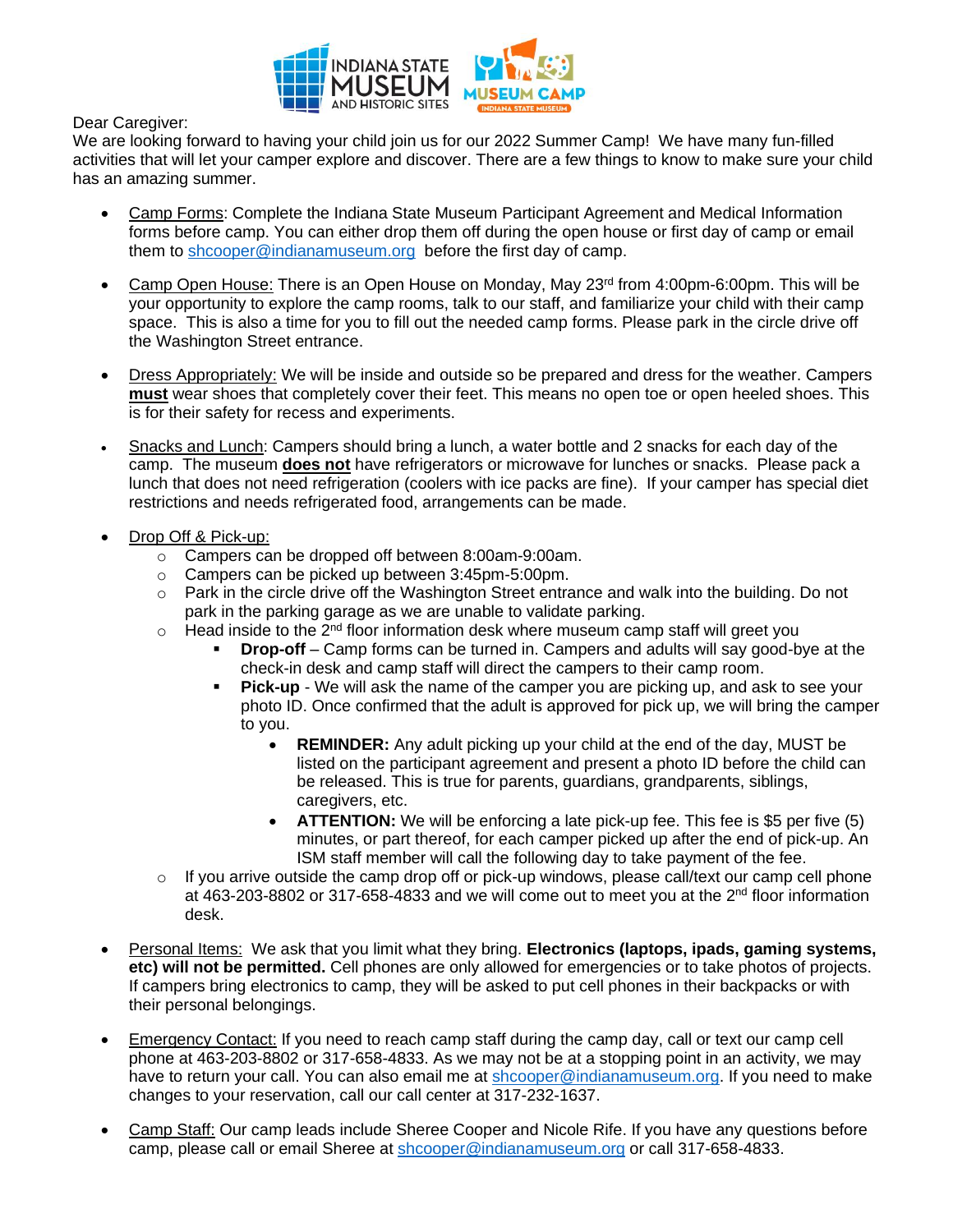

## **Frequently Asked Questions**

**What does the camp room look like?** Visiting during the Open House is a great way to see the space where your camper will spend their days! Each camp room will have 5 tables spread throughout the room with 4 campers at each table. The tables will have a bin of shared art supplies, including tape, colored pencils, markers, scissors, and paper. Campers will store their personal belongings in assigned baskets along the wall. There is a book cart with a wide variety of age-appropriate fiction and nonfiction books that will rotate throughout the summer. It also includes STEAM bins which include materials for campers to build and create.

**What should my camper wear?** We will be inside and outside so be prepared and dress for the weather. Campers **must** wear shoes that completely cover their feet. This means no open toe or open heeled shoes. This is for their safety for recess and experiments. At times, the camp classroom can be cold. Campers are encouraged to bring a sweatshirt or jacket to wear. We will go outside for recess unless it is raining or the temperature is below 40°F.

Will there be access to restrooms and water? Absolutely! Typically, our 1<sup>st</sup>-3<sup>rd</sup> grade campers will be in the Education Center. There are two single stall restrooms and sinks in this space that campers can use as needed. Our 4<sup>th</sup>-8<sup>th</sup> grade campers will be in our Museum Conference Room. There are public restrooms right outside the conference room and during transitions between activities, we will visit the restrooms. If a camper asks to use the restroom, we will take them to the restroom immediately. Water bottles can be refilled using the sink or water fountains.

**When will campers visit the museum galleries?** Before the museum opens to the public, we visit a different area of the museum every morning for 20-40 minutes.

**What type of activities will campers experience?** They will explore the camp theme through a variety of hands-on activities. Some activities will be structured such as cooking or science experiments. Most activities allow for the camper to be creative and create their solution for the challenge they are solving. There is a balance of individual, partner, and group activities. Campers can choose not to participate in any activity; when this happens, they are asked to use a STEAM bin, draw, or read while they wait for other campers to finish.

**What will campers do during recess?** We have a variety of portable recess equipment that includes balls, hoops, cones, jump ropes, and more. This variety allows campers to create their own games or join in organized camp games lead by other campers or camp staff. Campers can also bring out a book to read or paper and pencils to draw. Our camp spaces have grass, sidewalk and shade. We will spend 25-40 minutes outside depending on the schedule and campers needs. If your child needs sunscreen, it can be sent with them. Museum staff members are not permitted to apply sunscreen to campers.

**I see "Quiet Time" on the schedule; what is that?** "Quiet Time" is an intentional transition from recess back to the classroom. Campers can read, draw, or rest quietly. The lights are dimmed, and instrumental music is played quietly. This time allows campers to cool down from playing and reset for the afternoon. We've learned that moving straight from recess to activities results in very hot and unhappy campers. This 10-minute transition makes a positive impact on the camper's experience.

**What steps are taken to clean materials and keep campers healthy?** We keep our camp experience consistent with CDC and local camp recommendations to provide a safe experience while still allowing our campers to learn from hands-on activities and interact with other campers. Face masks are optional for campers and staff. We continue to limit our contact with museum guests. Tables, chairs, and all materials are cleaned at the end of each camp day. Campers and staff are required to wash their hands after using the restroom and before eating. Hand sanitizer is available in all camp rooms and throughout the museum galleries. All campers should be fever-free for 24-hours before returning to camp and should not attend camp if they have had contact with any individual with COVID-19 within the previous two weeks.